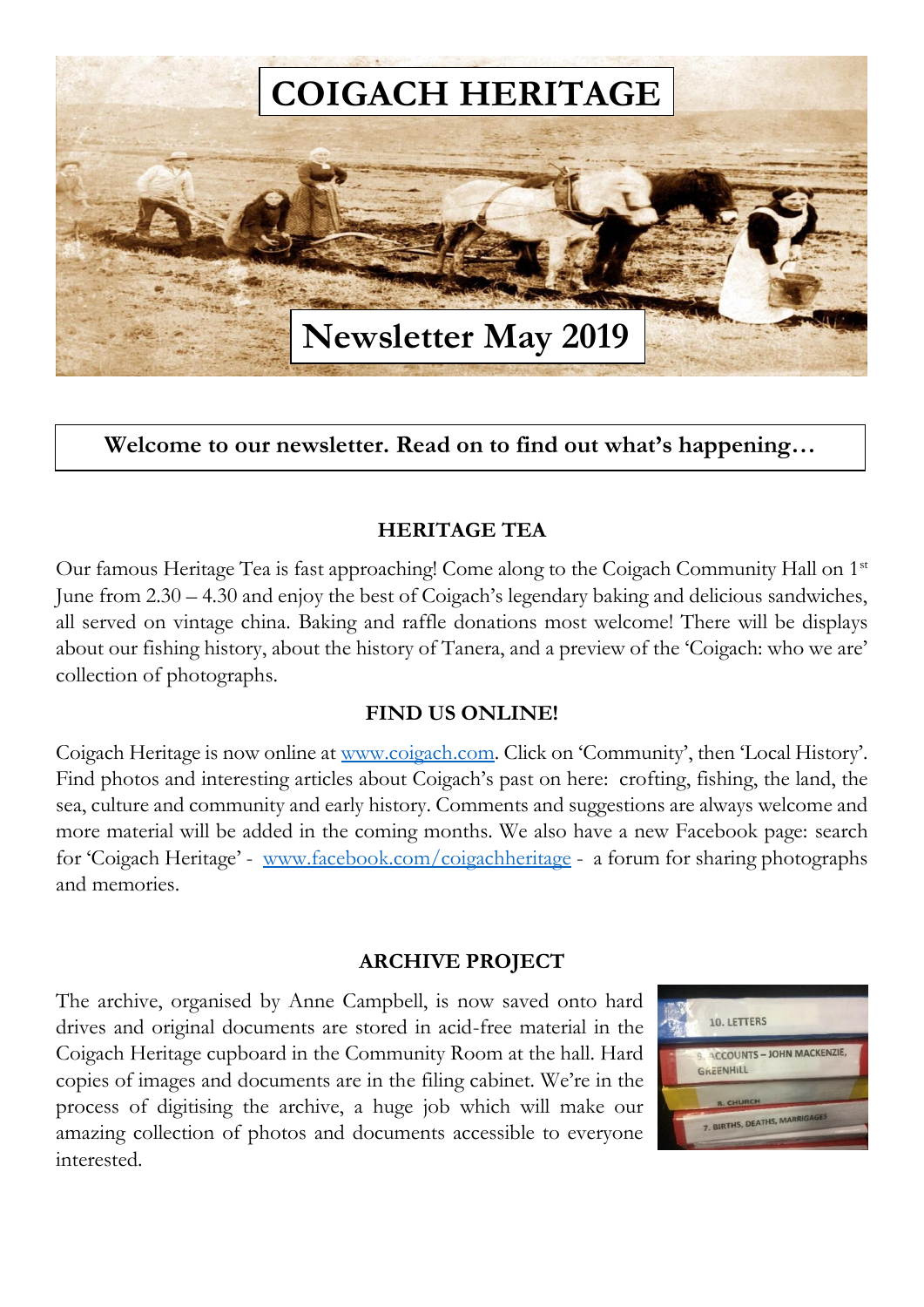## **NEW CALENDAR**

The 2020 calendar will be on sale at the end of June: a lovely present and something to treasure. We are grateful to everyone who helps seek out interesting photos and stories; without your help there would be no calendars!



COMPANY

# **CCDC SMALL GRANT AWARDED**

We are delighted that, thanks to Coigach Community Development Company funding, Ann Marie Firth-Bernard has been recruited to help with administration and publicity. Ann Marie is also looking after the Facebook page and is the first point of contact for emails to  $\frac{\text{coigach.} \text{heritage}(a) \text{gmail.com}}{\text{cmal.}}$ 

# **UPCOMING PROJECTS**

There is no shortage of great ideas for conserving, promoting and researching Coigach's rich history. Our big ambition is to create a permanent heritage and visitor centre, possibly based around a replica hut circle. We are just starting this conversation and there will be opportunities for everyone to contribute ideas.

Arrangements are being made to install the plaque commemorating the 19<sup>th</sup> century open air preaching place near the War Memorial.

A memorial sculpture to the Crofters' Resistance of the 1850s is a priority: this is a very important piece of local Clearances history. It is early days yet and no decisions have been made as to where this might be sited. Some people call these events the 'Coigach Riots'; others feel strongly that this was the derogatory term used by the landlord and the bailiffs to discredit what was a carefully organised and successful movement to resist evictions. In the 19<sup>th</sup> century Highlands it was a rare victory for the people over a landlord.

Other suggestions from members include a heritage trail, a publication on the story of Coigach, regular lectures and events, and documentation of important community arts and crafts (such as the quilt).

We are keen to hear views on all these plans and ideas, so please speak to one of the committee, or email us. Coigach's heritage belongs to us all.

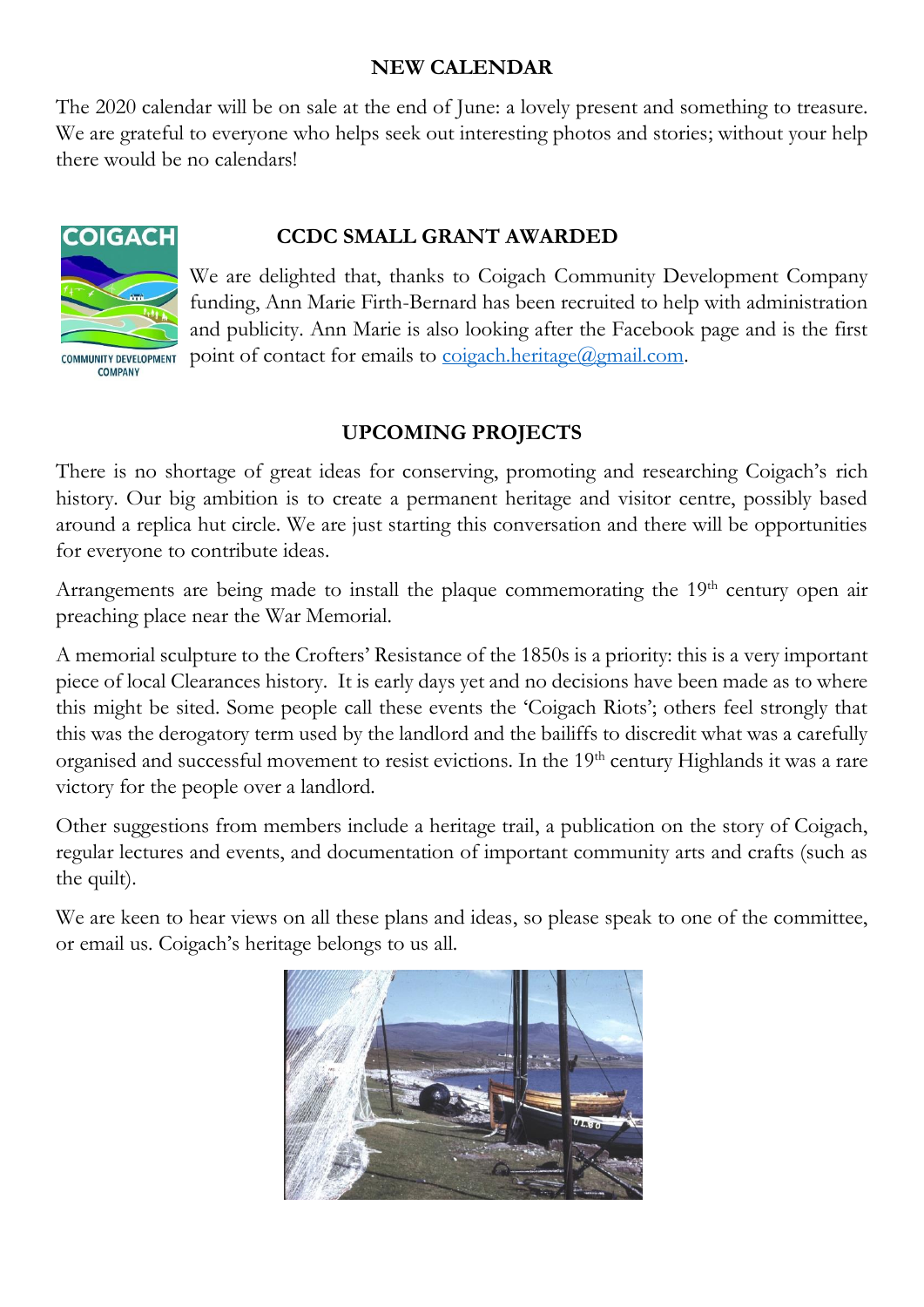### **MEMBERSHIP RENEWAL**

If you're not already a member, please do sign up. It costs only  $f(10)$  a year. Join at the Heritage Tea, and there will also be membership forms at the Post Office. Or email us at  $\frac{\text{coigach.} \text{heritage}(\partial \text{gmail.com})}{\text{Cogach.}}$  Fees are payable by cash, cheque (made payable to 'Coigach' Heritage'), or by direct banking: sort code 83-28-01, account number 00153987, giving your surname as a payment reference. If you'd like to, please set up a yearly standing order online. Thank you!

#### **STORIES FROM THE PAST**

We asked two local residents, Dorothy Miller and Bill Drake, to write down some of their memories of Coigach. Here are their stories, firstly Bill's.

## **A War-time Holiday in Coigach**

*The story of my first trip to Achiltibuie in the early 1940s really starts in September 1916 when my grandfather, Bernard Drake, decided that he must have a holiday from war work. Hearing of good fishing from a friend, he booked into the Achiltibuie Hotel with his wife and his son (my father). As Achiltibuie was in a military area, a form of police passport was required, the reason for the visit given as 'sport' being quite acceptable. Hearing that some stalking could be obtained by the day, he wired home for his rifle, which was sent up from Sussex by train, presumably arriving on the mail bus the day after it was dispatched. There must have been ammunition packed with it. What uncomplicated days! They had a great time catching large brown trout and sea fishing from the hotel launch. The holiday was obviously a memorable success because in 1942 or 3 my father, in similar circumstances, found that he needed a break and recalled his 1916 holiday.*

*Finding the hotel was open, he booked for the family for, I suppose, a 4 week holiday. We – my parents and my brother and sister – travelled by train to Inverness, then to Garve, and then on Miss Mackenzie's bus to Ullapool, driven by John Robertson who had a guest house. Finally we caught the mail bus to the Achiltibuie Hotel where we were greeted by Mr and Mrs George Ross and sons John and Sandy. We had such a wonderful, relaxed time and enjoyed ourselves so much that we became 'regulars' and I kept up with regular visits. We bought our house from Dodo's sister, Joanna, in 1959 and moved in permanently in 1988.*

*I have great memories of the early days: my 21st birthday party in the school, courtesy of Miss Campbell. George Ross had been saving bottles of beer for weeks, it being very scarce in 1949, and Kenny Stewart played the pipes… Lamb sales in Badentarbet fank followed by Gaelic songs in the*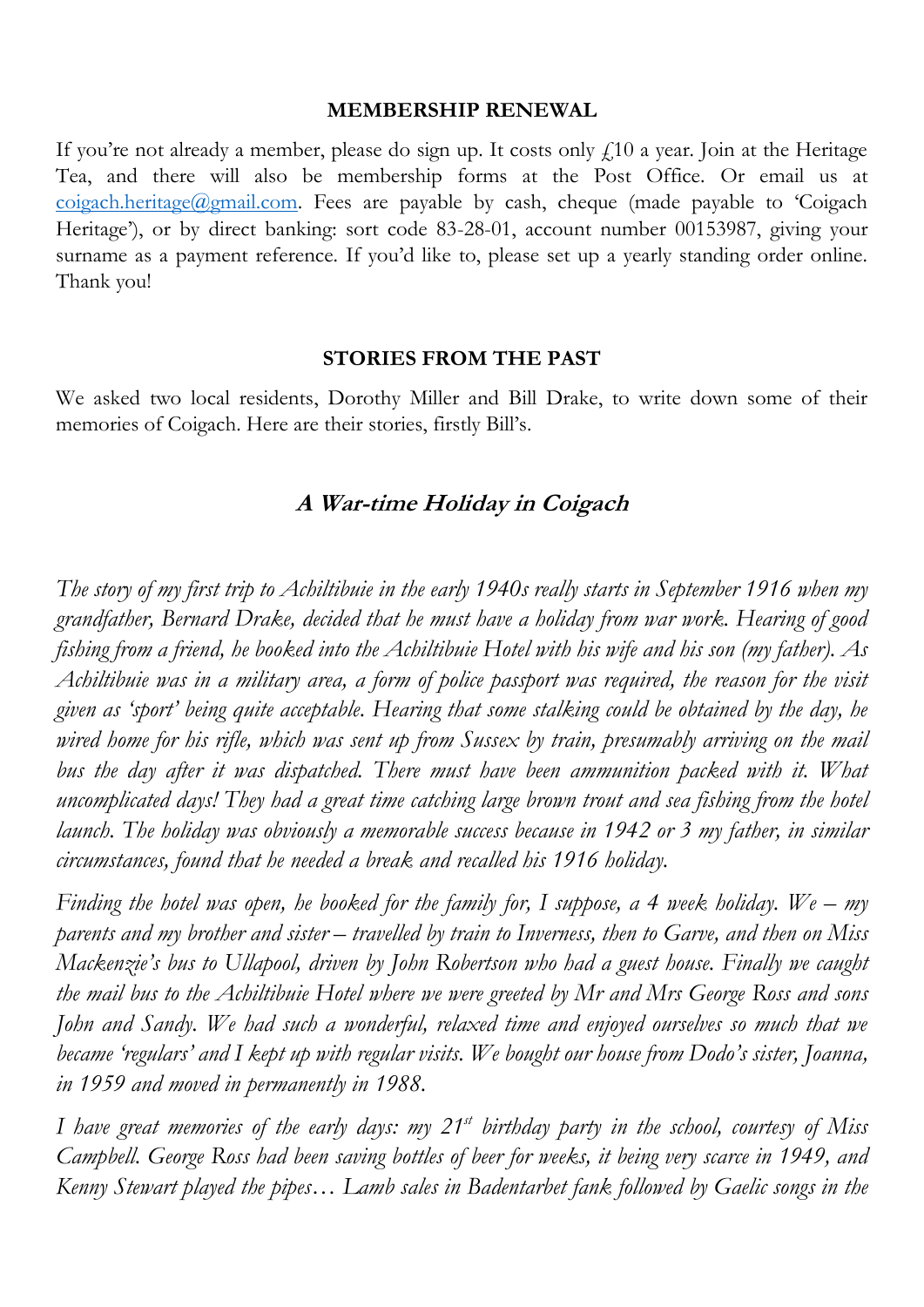*crammed hotel bar - closing time, I think, 9.30… Having to be a traveller to get a drink on Sunday…*

*Only 2 or 3 cars in the village... William Sinclair's taxi which was an old American Essex car, and the policeman had a small car and would drive us to fish on Raa or Lurgainn… The steamer on a monthly visit would bring Beattie's bread from Glasgow and sometimes a barrel of beer for the hotel, but quite often " there's no beer" was the case… Rowing over to Tanera with Big George to see if Jimmy Tanera would take us all out in the islands sea fishing. He had to keep his foot on the gear lever to make it stay in gear… A spark plug drying on top of the engine… And when we landed on an island for a picnic he chipped the coke out of the exhaust with a screwdriver.*

*So much comes back: the day's catch from the lochs laid out for approval in the hall of the hotel and served up for breakfast the following day… The surprising number of fatal accidents in the sheep population in times of severe rationing… The noise and smell of Tilley lamps… I could go on, but it is, I think, more for our next issue.*

And here is Dorothy's:

# **The Guest House**

*Until the early 1950s the Summer Isles Hotel, apart from the Youth Hostel, was virtually the only place offering accommodation for visitors to Coigach. But then Angus and Edna Macleod arrived on the scene!*

*Angus had been brought up in the family home in Badenscallie. He had gone to school in Achiltibuie – like many of his contemporaries, speaking only Gaelic when he began but eventually leaving with pretty well perfect English and able to produce, for example, a correctly spelt and punctuated letter (in elegant handwriting) in what had been the foreign language. He spent some years helping on the family croft and taking on various jobs like working with the road gang and then, as so many young local men did, went south to join the police – in his case the Lancashire Constabulary. It was while he was on the beat in Preston that he met Edna Pattinson, a lively and attractive lass from a large Preston family. They married. (Angus once confided in me that as they came out of the church after the wedding he overheard an onlooker exclaim: "What a handsome couple!") Then they settled down to life in Preston where they remained until Angus had served his full term with the police. They had two sons but Alastair, the older boy, died at a young age which must have been heartbreaking and which left a long lasting shadow on their lives. Perhaps they felt the need for a break from Preston. Angus certainly wanted to return to the Highlands and Edna agreed to the move but with the stipulation: only if she could open a guest house.*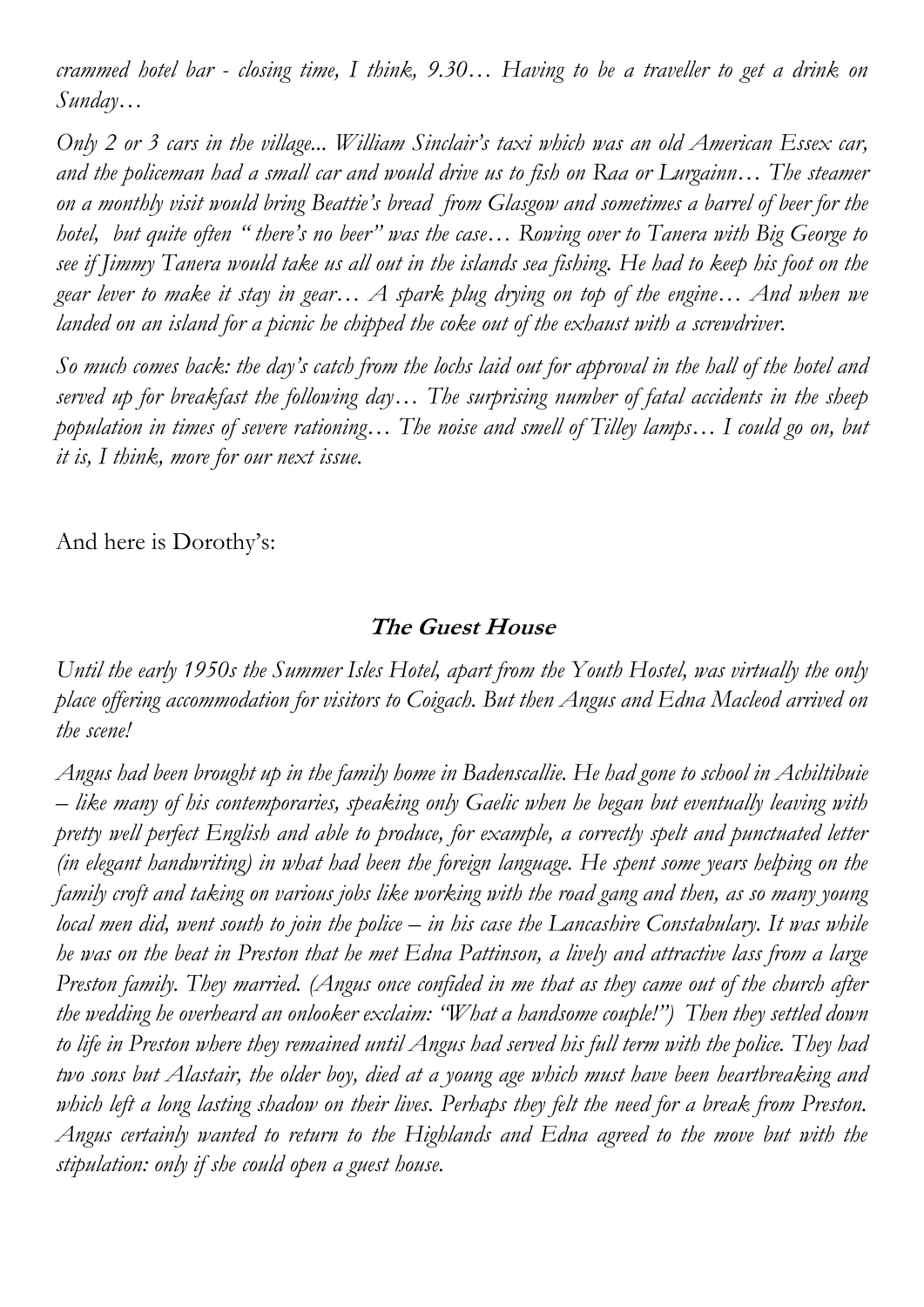

*Angus accepted this proposition and they came north to look for suitable premises. They had considered one or two places in Ross-shire but while they were visiting in Coigach found that the old croft house at Achnacarinan was for sale. It had stood empty for some time and must have been in a rather run down condition but they could see the possibilities and bought it.* 

*A lot of work was needed to transform a fairly basic croft house into a building suitable for guests but it all went ahead. The roof had to be raised to make more roomy bedrooms. Angus always remembered how the local mason, Willie 'Huisdean' Macleod, at one point held up the roof single handed while this job was in progress! New windows were installed, a new kitchen built on, a proper bathroom plumbed in, and of course, a lot of general smartening up and redecorating (much of which Edna probably took a hand in herself). Eventually it was all finished and they were in business.*

*The house now had three double bedrooms and a sitting room for the guests. During the 'season' Angus and Edna slept in the nearby byre and just used the kitchen for themselves during the day. They had a well defined working system. Angus's first task in the morning was to get the kitchen Raeburn going, Edna's to make fresh rolls for the guests' breakfast and to prepare any packed lunches required. From then on it must have been a busy day for both. There were hens and a cow to see to - goats too for some years until they proved a bit too much work and finally disgraced themselves, I am told, by eating Angus's pants off the washing line. The long-neglected ground around the house was turned into a productive garden with fruit trees and every variety of soft fruit and Angus had a large vegetable garden as well as a big potato patch.*

*Edna was a confident and resourceful cook. She told me once that she didn't have a recipe book in the house, so the huge range of dishes she produced must have owed their success to memory, instinct and imagination! She would happily deal with all the game and fish brought in, turn her hand to any kind of baking, have mammoth sessions of jam making when the soft fruit was ready and prepare enough marmalade for the year when the Seville oranges arrived. Her meals were probably a major attraction to the guests!*

*I don't know how the Guest House was advertised but I don't think it ever lacked custom. Many guests continued to come year after year. The Drakes, from Sussex, for example, booked the whole house for four or five weeks over a period of years to accommodate a party of friends who came for the*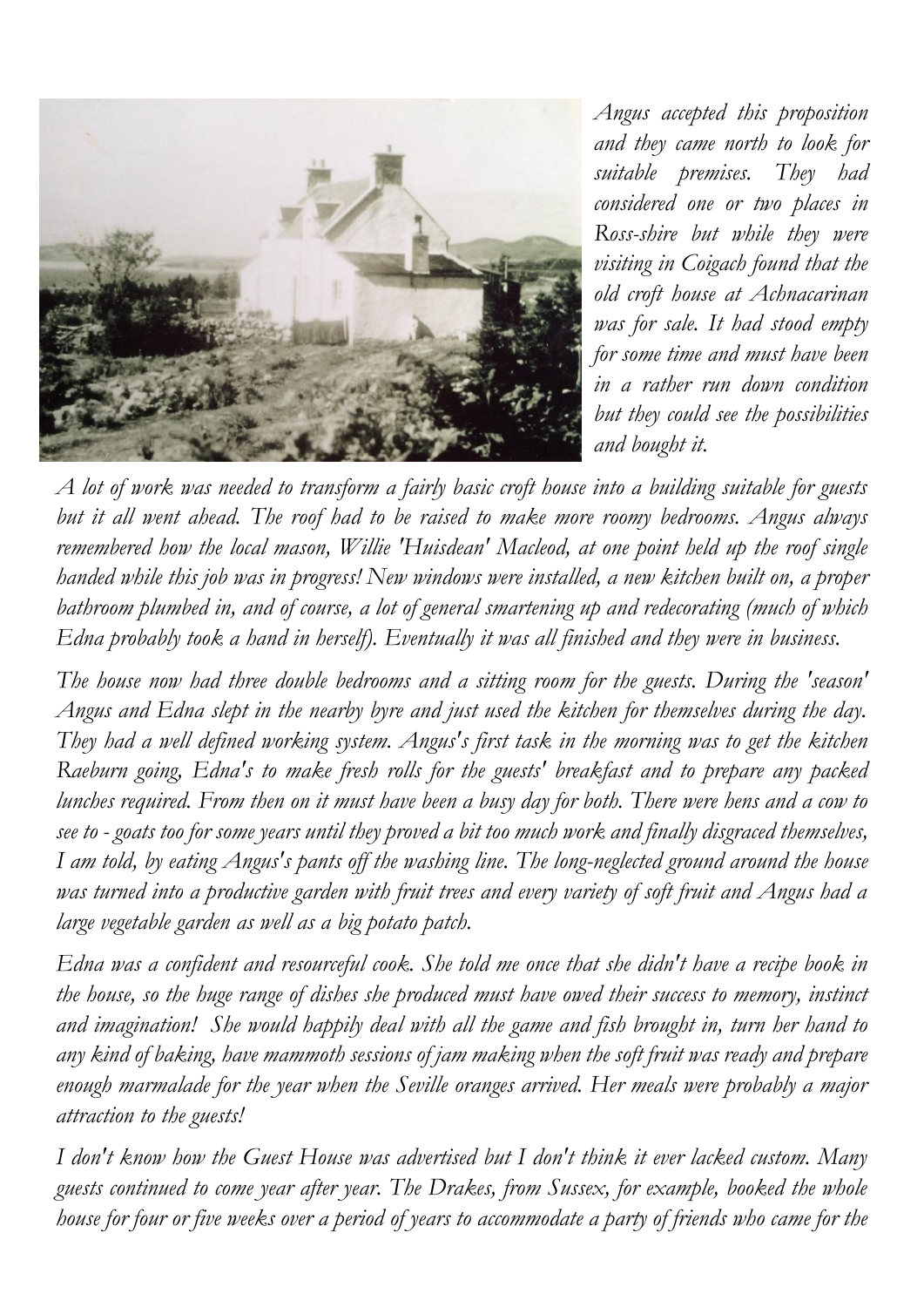*shooting and fishing - which must have been a real bonus. On these occasions Angus's brother Willie would come along from Badenscallie to help and advise with the activities on the hill. And even when Angus and Edna had more or less retired they still welcomed a few 'old faithfuls' back every summer. Some of them had almost become part of the family – like Dr Norah Lumm who stood as godmother to their youngest grandchild!*

*As well as running the Guest House, both Angus and Edna took an active part in the community. Angus served for various spells as District Councillor, J.P., and Church Elder. Edna enjoyed any social events and was chiefly responsible for starting weekly whist drives in the old village hall which were a popular winter entertainment. They liked an evening out, though never neglecting the needs of the Guest House. One winter's night, coming back from a dinner dance in Ullapool, they spotted a herd of deer not far from home. Angus lost no time in collecting his rifle from the house, shot one, and he and Edna traipsed across the moor in their evening clothes (in Edna's case long dress and high heels) to do the gralloching and get the new supply of venison into the freezer.*

*A further responsibility undertaken was to act as caretakers for Acheninver Lodge. This was a new holiday house built for Lord Linlithgow so that he could enjoy fishing on Loch Oscaig which he had bought when the Cromartie estate here was sold in the 50s. Angus and Edna kept an eye both on the house and the boat and boathouse on Oscaig and were at hand to deal with queries from visitors to the Lodge.*

*Despite so many activities they always seemed to welcome folk dropping in and enjoyed having friends and neighbours to meals. Then there were visits from grandchildren. Their son Roddy had come north and joined the Northern Constabulary. He was stationed for some years on Lewis and later in Dingwall. He was married to Eileen, from Easter Ross and they had three children: Fiona, Roy and Rona, all of whom came to stay from time to time, sometimes for quite long periods. The two older grandchildren even attended school here for a term or two while their mother was in hospital. There were still some new ventures, however, like buying a couple of caravans to let to holiday makers.*

*Eventually, after what must have been at least three decades of what would seem to most folk an extraordinarily busy 'retirement' Angus and Edna decided to leave Achnacarinan. Fiona's husband was to build a new house for them on the croft. Edna's plan was for Roddy and Eileen to take over the old house and to continue running it as a guest house. The new house took a while to build but they finally moved in, much to Edna's delight. But, very understandably, Roddy and Eileen were not keen to move to Achnacarinan. By then they were settled in Dingwall with their own interests and activities. Roddy had retired but, a keen musician, he enjoyed playing with a local band. Eileen, though a more than competent cook and housewife, knew from summer visits what a daunting prospect would face them: the old house would need a huge amount of work to bring it up to the standard tourists were beginning to look for. And fashions were changing. In the 50s the Drakes had come all the way from Sussex by a series of rail and bus journeys and content to stay put for their sporting*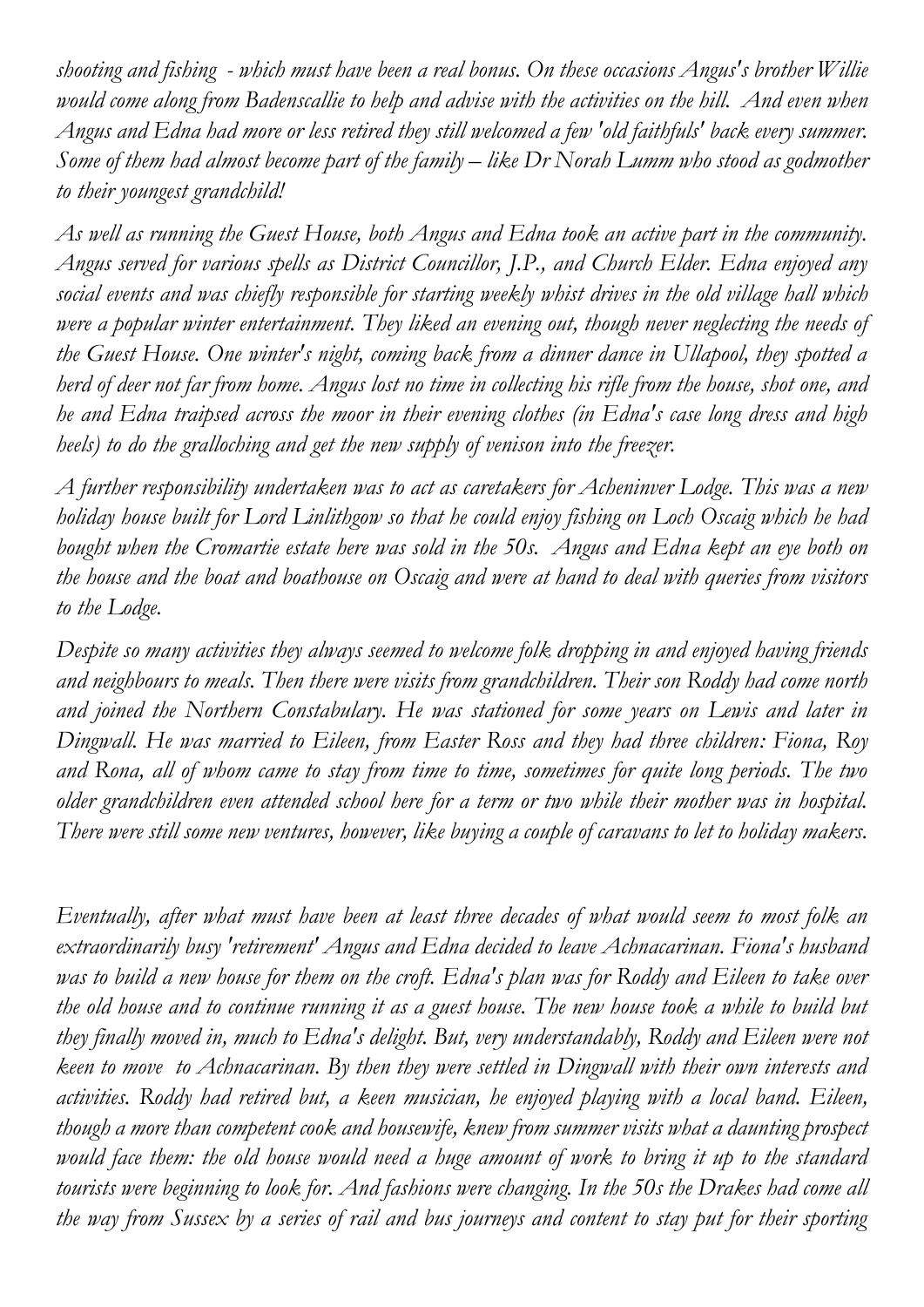*activities, just occasionally hiring a local driver if needed. Now most people were touring by car, maybe just stopping one or two nights before moving on. There was a popular camping site at Achnahaird and more and more houses were becoming available for holiday lets.* 

*Sadly, Edna died after only one or two years of enjoying the new house. Angus lived on there by himself and the old house stood empty.*

*1993 is still remembered by some of us as the year of eleven funerals and one of those was for Angus. But there are again Macleods at Achnacarinan: Angus and Edna's grandson Roy inherited the croft and now lives in Achnacarinan with his wife Rose and, with daughters and grandchildren often around, it is a family home again even if its days as the 'Guest House' are only a memory!*



**Back: Willie "Taylor" MacLeod (Angus's brother), Angus, Front : Edna, ? Unknown fair-haired lady (do you recognise her?), and Mrs Drake (Bill's mother). Thanks to Bill for the photograph.**

## **Did you know..?**

## **First Gaelic school at Badentarbet**

According to the transactions of the Gaelic Society of Inverness, one of the first 2 Gaelic schools in Scotland was established at Badentarbet around 1812. At that time schoolteachers were housed in the homes of local people. One Polbain teacher was lodged in the Old Dornie farm and the only cutlery in the area belonged to Will Maclean's great grandmother. When the teacher moved, the cutlery went with him… Much of the schooling took the form of night classes. Will's grandfather paid the teacher one dozen eggs for his fees.